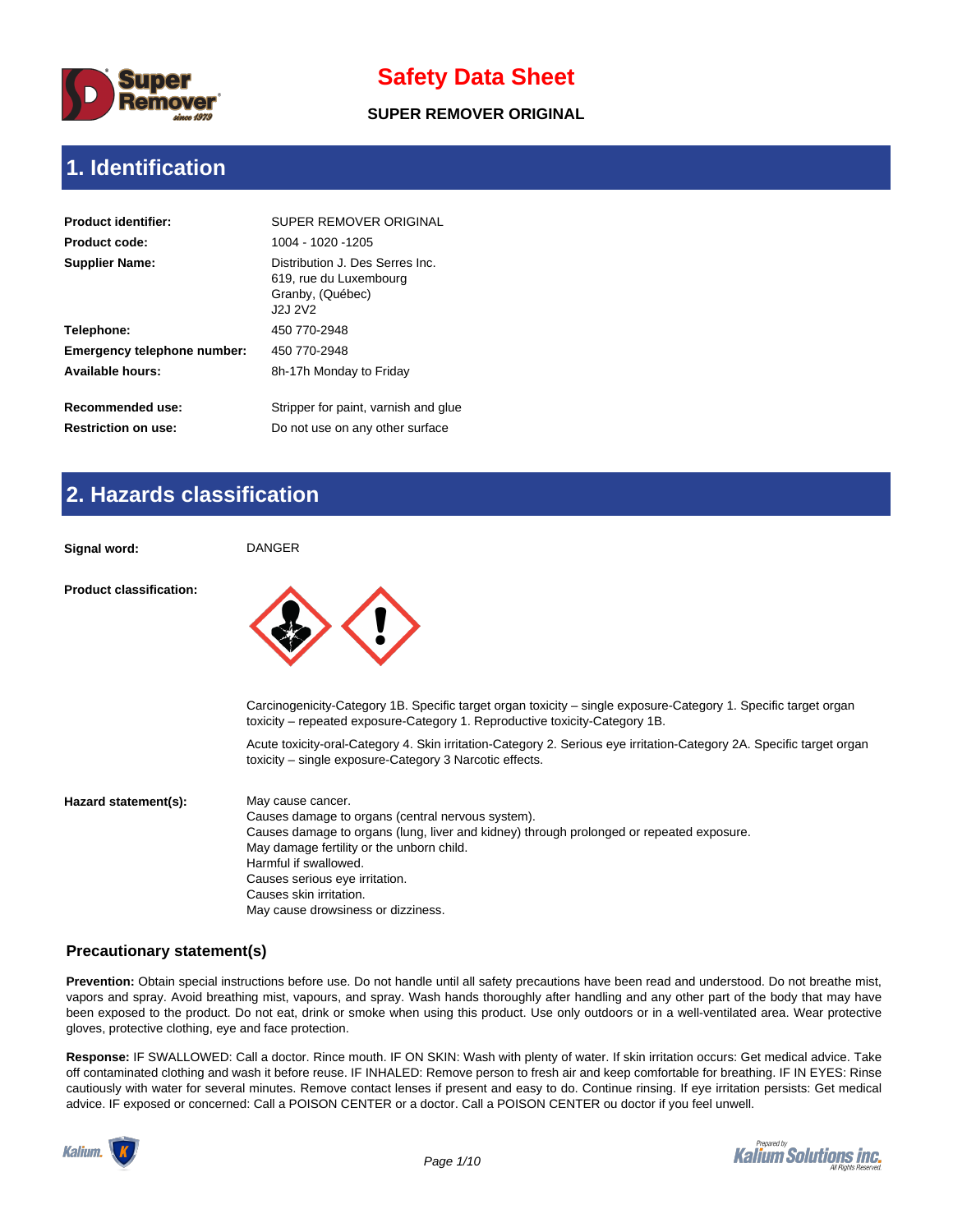

#### **SUPER REMOVER ORIGINAL**

**Storage:** Store in a well ventilated place. Keep container tightly closed. Store locked up.

**Disposal:** Dispose of contents/container in accordance with local, regional, national and/or international regulations in force.

**Other hazards:** Poison by intravenous route. Moderately toxic by intravenous and intraperitoneal routes.

See toxicological information, section 11

### **3. Composition/information on ingredients**

| No | l CAS No  | Common name and synonyms            | Concentration % (w/w) |
|----|-----------|-------------------------------------|-----------------------|
|    | 75-09-2   | Methylene chloride. Dichloromethane | 65.00 - 85.00         |
|    | 67-56-1   | Methyl alcohol. Methanol            | $5.00 - 10.00$        |
|    | 8052-41-3 | l Stoddard solvent                  | 2.90                  |
|    | 108-88-3  | Toluene. Methyl benzene             | 2.20                  |

The actual concentration range is withheld as a trade secret.

### **4. First aid measures**

**If swallowed, irritation, any type of overexposure or symptoms of overexposure occur during use of the product or persists after use, immediately contact a POISON CENTER, an EMERGENCY ROOM or a PHYSICIAN; ensure that the product safety data sheet is available.**

**Eye contact:** Check for and remove any contact lenses. Immediately flush eyes with plenty of water for at least 15 minutes, occasionally lifting the upper and lower eyelids. Get medical attention as soon as possible.

Skin contact: Remove contaminated clothing immediately. Wash the skin with soap and water. Thoroughly wet contaminated clothing. If irritation persists, consult a doctor.

**Inhalation:** Move exposed person to fresh air. Keep this person warm and lying down. Loosen tight clothing such as a collar, tie, belt or waistband. If not breathing, if breathing is irregular or if respiratory arrest occurs, provide artificial respiration or oxygen by trained personnel. Get medical attention immediately.

**Ingestion:** Wash out mouth with water. Do not induce vomiting unless directed to do so by medical personnel. Never give anything by mouth to an unconscious person. Get medical attention immediately.

**Symptoms:** Euphoria and desorientation. The main symptoms of intoxication include headache, nausea, vomiting, weakness, loss of appetite, fatigue, sweating, fever, tachycardia and dyspnea. In the most severe cases, convulsions, hyperthermic coma, liver damage are reported and sometimes death.

**Effects (acute or delayed):** Can cause major depression of the central nervous system. May cause lung, liver and kidney damage. Moderate to severe irritation of the eyes and skin. Significant changes in visual acuity and even blindness.

**Immediate medical attention and special treatment:** No specific treatment. Treat symptomatically. Contact poison treatment specialist immediately if large quantities have been ingested or inhaled.

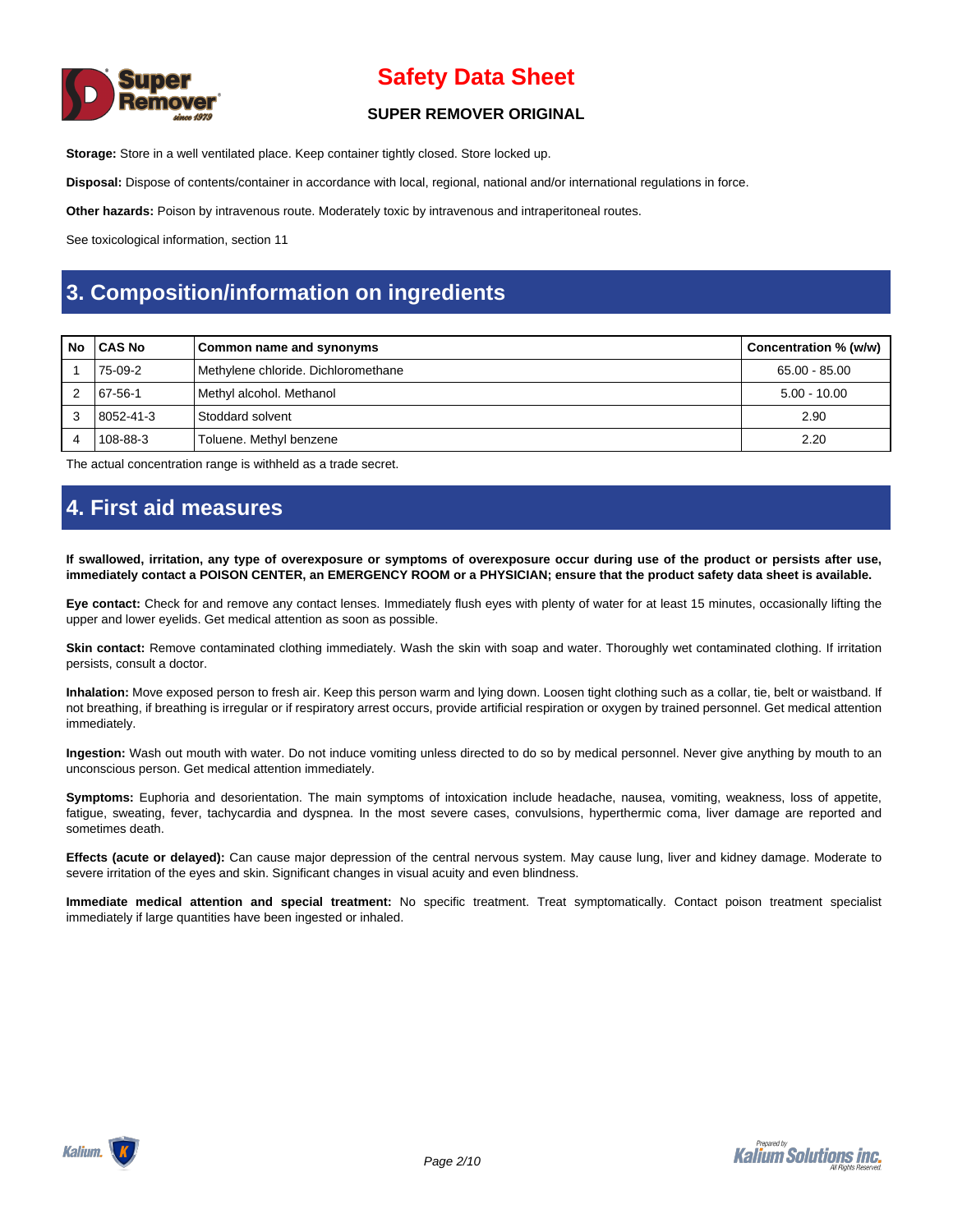

#### **SUPER REMOVER ORIGINAL**

## **5. Firefighting measures**

Suitable extinguishing media: Use dry chemical, CO<sub>2</sub>, water spray (fog) or foam.

**Unsuitable extinguishing media:** Jets of water can facilitate the spread of fire.

**Specific hazards arising from the hazardous product:** May release dangerous fumes.

**Hazardous combustion products:** Carbon monoxide and dioxide. Hydrochloric acid. Phosgen. Aldehydes.

**Special protective equipment and precautions for fire-fighters:** Fire-fighters should wear appropriate protective equipment and self-contained breathing apparatus (SCBA) with a full face-piece operated in positive pressure mode.

### **6. Accidental release measures**

**Personal precautions:** No action shall be taken involving any personal risk or if you do not have suitable training or protection. Evacuate surrounding areas. Do not touch or walk through spilled material. Shut off all heating and ignition sources. Avoid breathing vapor or mist. Provide adequate ventilation. Wear appropriate respirator when ventilation is inadequate. Put on appropriate personal protective equipment (see Section 8).

**Protective equipment and emergency procedures:** Avoid dispersal of spilled material, runoff and contact with soil, waterways, drains and sewers. Inform the relevant authorities if the product has caused environmental pollution. Use inert absorbent or retention tubes in the event of a large spill.

**Methods and materials for containment and cleaning up:** Stop leak if without risk. Move containers from spill area. Contain leaks and pick up with non-combustible absorbent materials such as sand, earth or vermiculite. Then, place in an appropriate waste disposal container according to local regulations. Dispose of via a licensed waste disposal contractor.

## **7. Handling and storage**

**Precautions for safe handling:** Put on appropriate personal protective equipment (see Section 8). Eating, drinking and smoking should be prohibited in areas where this material is handled, stored and processed. Workers should wash hands and face before eating, drinking and smoking. Remove contaminated clothing and protective equipment before entering eating areas. Avoid exposure - obtain special instructions before use. Avoid contact with eyes, skin and clothing. Do not ingest. Avoid breathing vapor or mist. Use only with adequate ventilation. Wear appropriate respirator when ventilation is inadequate. Do not enter storage areas and confined spaces unless adequately ventilated. Keep in the original container or an approved alternative made from a compatible material, kept tightly closed when not in use. Empty containers retain product residue and can be hazardous. Do not reuse container.

**Conditions for safe storage:** Store in accordance with local regulations. Store in a segregated and approved area. Store in original container protected from direct sunlight in a dry, cool and well-ventilated area, away from incompatible materials (see section 10) and food and drink. Keep container tightly closed and sealed until ready for use. Containers that have been opened must be carefully resealed and kept upright to prevent leakage. Do not store in unlabeled containers. Use appropriate containment to avoid environmental contamination.

**Incompatibility:** Strong oxidizing agents. Strong bases. Finely divided metals (Ba, Be, Na, P, Al, Mg etc).

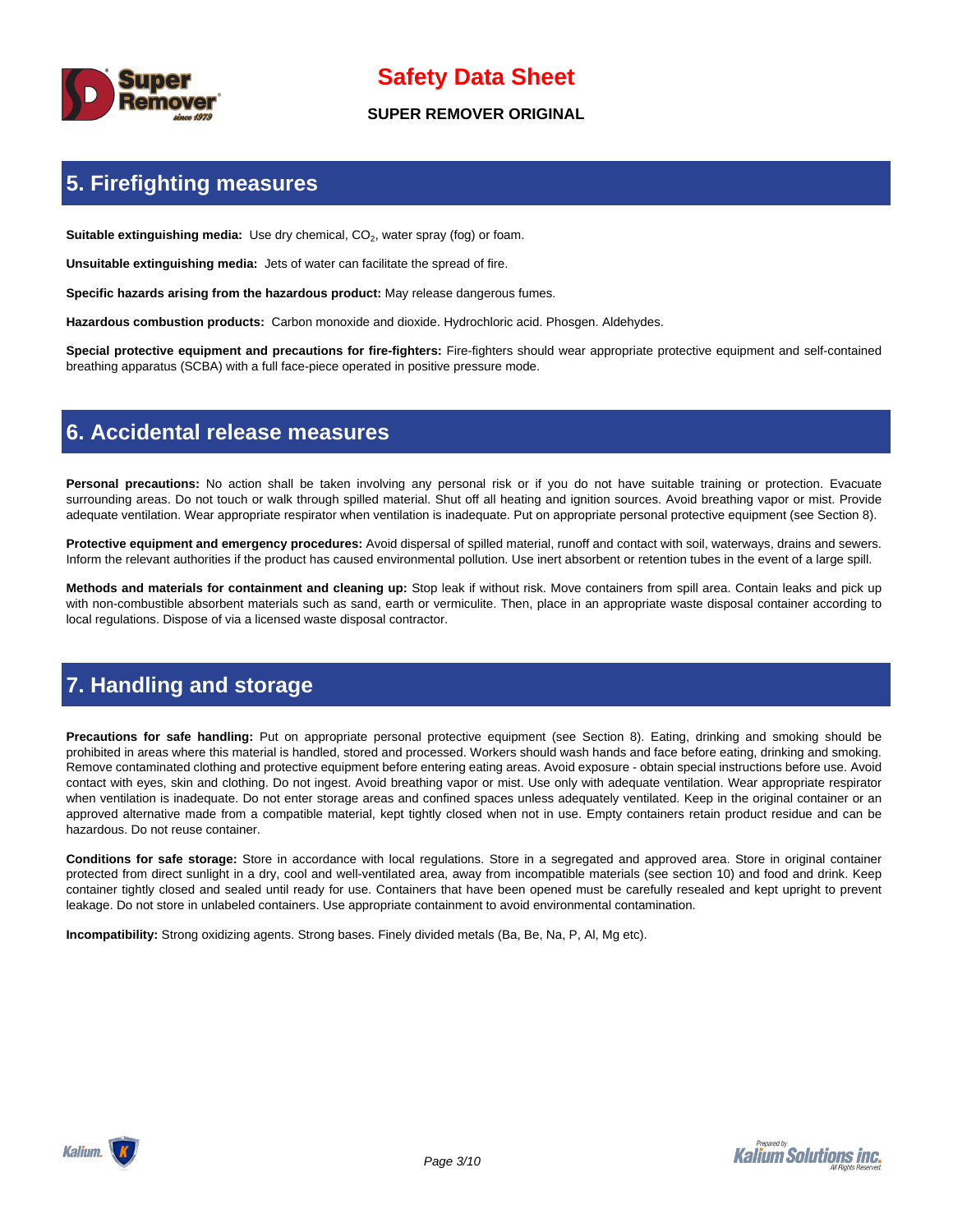

### **SUPER REMOVER ORIGINAL**

## **8. Exposure controls/personal protection**

### **Alberta**

| No | <b>CAS No</b> | <b>Common name and synonyms</b>     | 8-hour occupational<br>exposure limit (TWA) |                   | 15-minute occupational<br>exposure limit (STEL) |                   |     | <b>Ceiling ccupational</b><br>exposure limit |  |
|----|---------------|-------------------------------------|---------------------------------------------|-------------------|-------------------------------------------------|-------------------|-----|----------------------------------------------|--|
|    |               |                                     | ppm                                         | mq/m <sup>3</sup> | ppm                                             | mq/m <sup>3</sup> | ppm | mg/m <sup>3</sup>                            |  |
|    | 75-09-2       | Methylene chloride. Dichloromethane | N/A                                         | N/A               | N/A                                             | N/A               | N/A | N/A                                          |  |
|    | 67-56-1       | Methyl alcohol. Methanol            | 200                                         | 262               | 250                                             | 328               | N/A | N/A                                          |  |
| 3  | 8052-41-3     | Stoddard solvent                    | 100                                         | 572               | N/A                                             | N/A               | N/A | N/A                                          |  |
| 4  | 108-88-3      | Toluene. Methyl benzene             | 50                                          | 188               | N/A                                             | N/A               | N/A | N/A                                          |  |

### **British-Columbia**

| <b>No</b> | <b>CAS No</b> | Common name and synonyms            | 8-hour occupational<br>exposure limit (TWA) |                   | 15-minute occupational<br>exposure limit (STEL) |                   | <b>Ceiling ccupational</b><br>exposure limit |                   |
|-----------|---------------|-------------------------------------|---------------------------------------------|-------------------|-------------------------------------------------|-------------------|----------------------------------------------|-------------------|
|           |               |                                     | ppm                                         | mq/m <sup>3</sup> | ppm                                             | mq/m <sup>3</sup> | ppm                                          | mg/m <sup>3</sup> |
|           | 75-09-2       | Methylene chloride. Dichloromethane | 25                                          | N/A               | N/A                                             | N/A               | N/A                                          | N/A               |
|           | 67-56-1       | Methyl alcohol. Methanol            | 200                                         | N/A               | 250                                             | N/A               | N/A                                          | N/A               |
| 3         | 8052-41-3     | Stoddard solvent                    | N/A                                         | 290               | N/A                                             | 580               | N/A                                          | N/A               |
| 4         | 108-88-3      | Toluene. Methyl benzene             | 20                                          | N/A               | N/A                                             | N/A               | N/A                                          | N/A               |

#### **Ontario**

| No | <b>CAS No</b> | Common name and synonyms            | 8-hour occupational<br>exposure limit (TWA) |                   | 15-minute occupational<br>exposure limit (STEL) |                   |     | <b>Ceiling ccupational</b><br>exposure limit |  |
|----|---------------|-------------------------------------|---------------------------------------------|-------------------|-------------------------------------------------|-------------------|-----|----------------------------------------------|--|
|    |               |                                     | ppm                                         | mq/m <sup>3</sup> | ppm                                             | mq/m <sup>3</sup> | ppm | mg/m <sup>3</sup>                            |  |
|    | 75-09-2       | Methylene chloride. Dichloromethane | N/A                                         | N/A               | N/A                                             | N/A               | N/A | N/A                                          |  |
|    | 67-56-1       | Methyl alcohol. Methanol            | N/A                                         | N/A               | N/A                                             | N/A               | N/A | N/A                                          |  |
| 3  | 8052-41-3     | <b>Stoddard solvent</b>             | N/A                                         | N/A               | N/A                                             | N/A               | N/A | N/A                                          |  |
|    | 108-88-3      | Toluene. Methyl benzene             | N/A                                         | N/A               | N/A                                             | N/A               | N/A | N/A                                          |  |

#### **Quebec**

| No            | CAS No    | Common name and synonyms            | 8-hour occupational<br>exposure limit (TWA) |                   | 15-minute occupational<br>exposure limit (STEL) |                   |     | <b>Ceiling ccupational</b><br>exposure limit |  |
|---------------|-----------|-------------------------------------|---------------------------------------------|-------------------|-------------------------------------------------|-------------------|-----|----------------------------------------------|--|
|               |           |                                     | ppm                                         | mq/m <sup>3</sup> | ppm                                             | mq/m <sup>3</sup> | ppm | mg/m <sup>3</sup>                            |  |
|               | 75-09-2   | Methylene chloride. Dichloromethane | 50                                          | 174               | N/A                                             | N/A               | N/A | N/A                                          |  |
| $\mathcal{P}$ | 67-56-1   | Methyl alcohol. Methanol            | 200                                         | 262               | 250                                             | 328               | N/A | N/A                                          |  |
| 3             | 8052-41-3 | Stoddard solvent                    | 100                                         | 525               | N/A                                             | N/A               | N/A | N/A                                          |  |
| 4             | 108-88-3  | Toluene. Methyl benzene             | 50                                          | 188               | N/A                                             | N/A               | N/A | N/A                                          |  |

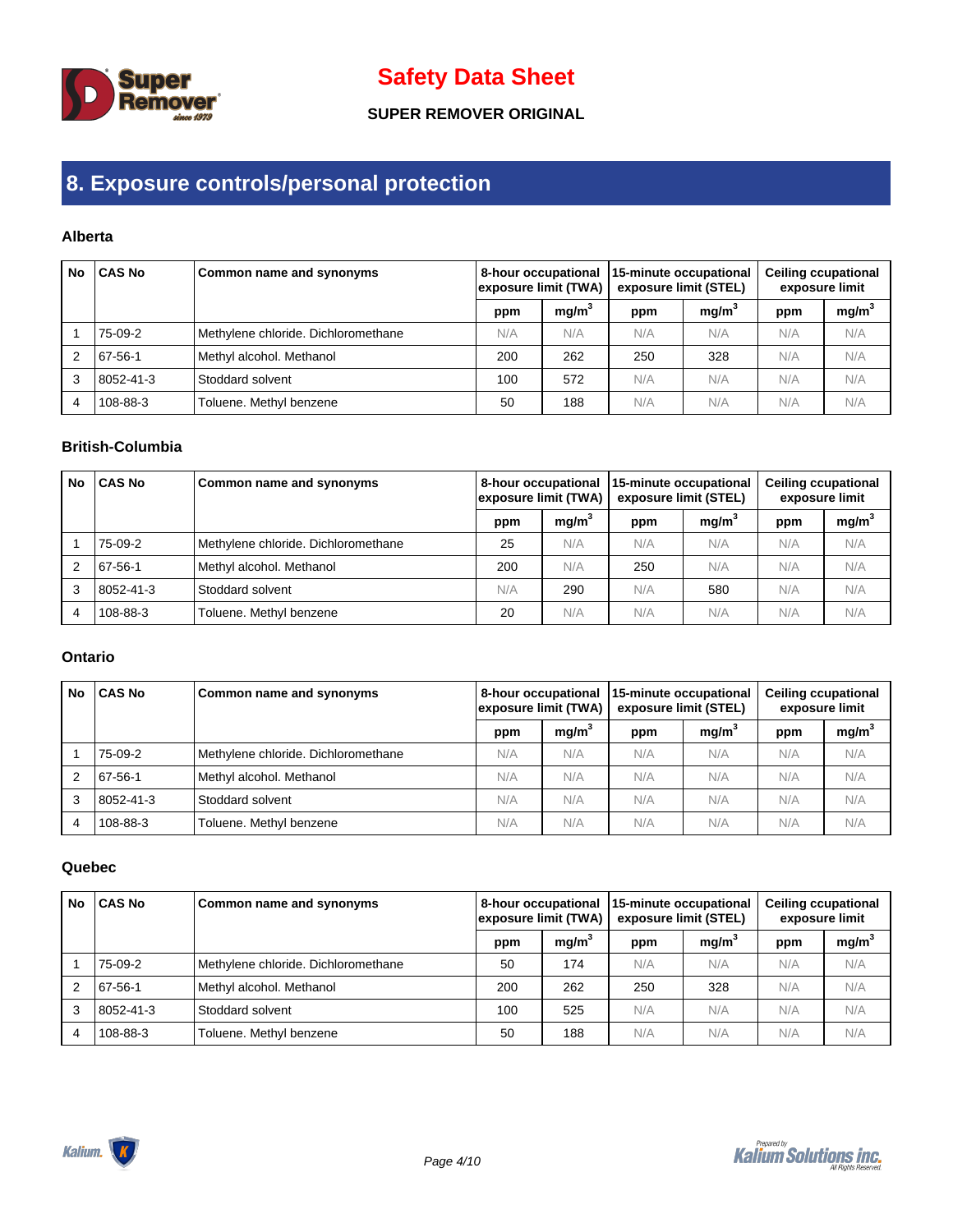

### **SUPER REMOVER ORIGINAL**

#### **Saskatchewan**

| <b>No</b> | <b>CAS No</b> | Common name and synonyms            | exposure limit (TWA) |                   | 8-hour occupational 15-minute occupational<br>exposure limit (STEL) |                   |     | <b>Ceiling ccupational</b><br>exposure limit |  |
|-----------|---------------|-------------------------------------|----------------------|-------------------|---------------------------------------------------------------------|-------------------|-----|----------------------------------------------|--|
|           |               |                                     | ppm                  | mq/m <sup>3</sup> | ppm                                                                 | mg/m <sup>3</sup> | ppm | mg/m <sup>3</sup>                            |  |
|           | 75-09-2       | Methylene chloride. Dichloromethane | N/A                  | N/A               | N/A                                                                 | N/A               | N/A | N/A                                          |  |
| 2         | 67-56-1       | Methyl alcohol. Methanol            | 200                  | N/A               | 250                                                                 | N/A               | N/A | N/A                                          |  |
| 3         | 8052-41-3     | Stoddard solvent                    | 100                  | N/A               | 125                                                                 | N/A               | N/A | N/A                                          |  |
| 4         | 108-88-3      | Toluene. Methyl benzene             | 50                   | N/A               | 60                                                                  | N/A               | N/A | N/A                                          |  |

#### **United States**

| No | <b>CAS No</b> | Common name and synonyms            | <b>IDLH</b>  |                 | <b>Regulatory Limits</b> |                                             | <b>Recommended Limits</b>                           |                                        |
|----|---------------|-------------------------------------|--------------|-----------------|--------------------------|---------------------------------------------|-----------------------------------------------------|----------------------------------------|
|    |               |                                     | <b>NIOSH</b> | <b>OSHA PEL</b> |                          | California /<br><b>OSHA PEL</b>             | <b>NIOSH REL</b>                                    | <b>ACGIH</b> ®<br>2019 TLV ®           |
|    |               |                                     |              | ppm             | mg/m <sup>3</sup>        | 8-hour TWA<br>(ST) STEL<br>(C) Ceiling      | Up to<br>10-hour<br>TWA<br>(ST) STEL<br>(C) Ceiling | 8-hour TWA<br>(ST) STEL<br>(C) Ceiling |
| 1  | 75-09-2       | Methylene chloride. Dichloromethane | 7990         | N/A             | N/A                      | N/A                                         | N/A                                                 | N/A                                    |
| 2  | 67-56-1       | Methyl alcohol. Methanol            | 6000         | 200             | 260                      | $200$ ppm<br>(ST) 250<br>ppm(C)<br>1000 ppm | 200 ppm<br>(ST) 250<br>ppm                          | 200 ppm<br>(ST) 250<br>ppm             |
| 3  | 8052-41-3     | Stoddard solvent                    | 20000        | 500             | 2900                     | $100$ ppm                                   | 350 mg/m3<br>$(C)$ 1800<br>mg/m3<br>$[15-min]$      | $100$ ppm                              |
| 4  | 108-88-3      | Toluene. Methyl benzene             | 1885         | N/A             | N/A                      | N/A                                         | N/A                                                 | N/A                                    |

IDHL: Immediately Dangerous to Life or Health Concentrations

NIOSH: National Institute for Occupational Safety and Health

OSHA: Occupational Safety and Health Administration

PEL: Permissible Exposure Limits

California / OSHA: California Division of Occupational Safety and Health

REL: Recommended Exposure Limits

ACGIH ®: American Conference of Governmental Industrial Hygienists

TLV ®: Threshold Limit Values

**Appropriate engineering controls:** Use only with adequate ventilation. Use process enclosures, local exhaust ventilation or other engineering controls to keep worker exposure to airborne contaminants below any recommended or statutory limits. The engineering controls also need to keep gas, vapor or dust concentrations below any lower explosive limits. Use explosion-proof ventilation equipment.

**Individual protection measures:** Wash hands, forearms and face thoroughly after handling chemical products, before eating, smoking and using the lavatory and at the end of the working period. Appropriate techniques should be used to remove potentially contaminated clothing. Wash contaminated clothing before reusing. Ensure that eyewash stations and safety showers are close to the workstation location.

**Eyes:** DO NOT WEAR CONTACT LENSES Wear anti-splash safety goggles.

**Hands:** Chemical-resistant, impervious gloves complying with an approved standard should be worn at all times when handling chemical products if a risk assessment indicates this is necessary. Considering the parameters specified by the glove manufacturer, check during use that the gloves are still retaining their protective properties.

**Respiratory:** If workers are exposed to concentrations above the exposure limit, they must use appropriate, certified respirators. Use a properly



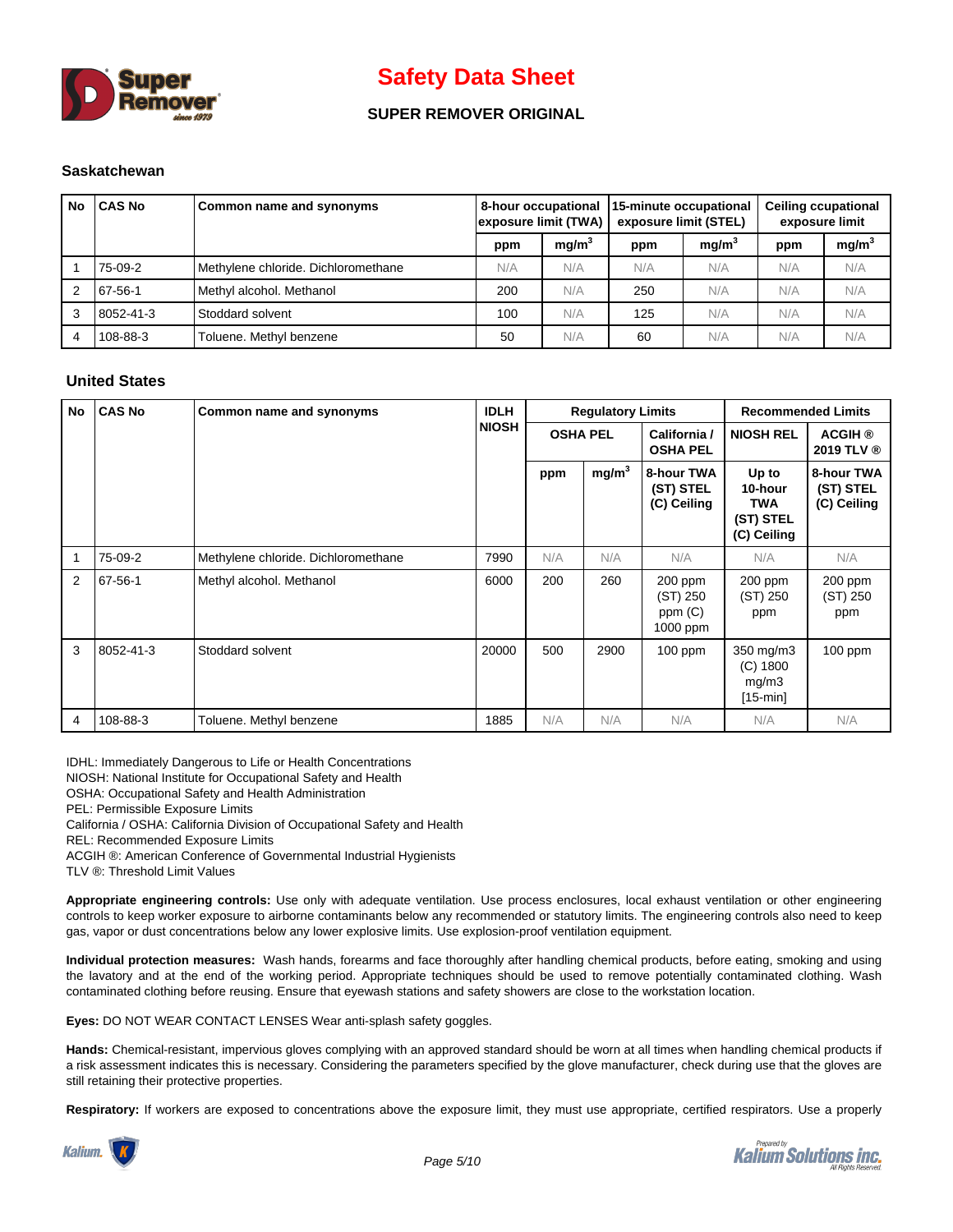

#### **SUPER REMOVER ORIGINAL**

fitted, air-purifying or air-fed respirator complying with an approved standard if a risk assessment indicates this is necessary. Respirator selection must be based on known or anticipated exposure levels, the hazards of the product and the safe working limits of the selected respirator.

**Others:** Wear protective clothing with long sleeves and appropriate safety shoes at all times.

# **9. Physical and chemical properties**

**Physical state:** Liquid **Colour:** Colorless **Odour:** Ether **Odour threshold:** 214 **pH:** Not applicable **Melting/Freezing point:** -97 °C (-142.6 °F) **Initial boiling point/boiling range:** 40 °C (104 °F) **Flash point:** Not applicable **Lower flammable/explosive limit:** Not applicable **Upper flammable/explosive limit:** Not applicable **Auto-ignition temperature:** > 400 °C (> 752 °F) **Evaporation rate:** 4,3 (ether = 1) **Vapour pressure:** 3,49 mm Hg at 20 °C **Vapour density:**  $> 1$  (air = 1) **Relative density:** 1,211 kg/L à 20 °C (water = 1) **Solubility in water:** Partially **Partition coefficient – n-octanol/water:** 0,0562 **Decomposition temperature:** 120 °C (248 °F) **Kinematic viscosity:** Not available

### **10. Stability and reactivity**

**Reactivity:** Stable under recommended conditions of storage and handling.

**Chemical stability:** The product is chemically stable under normal conditions of use.

**Possibility of hazardous reactions:** No dangerous or polymerization reactions will not occur under normal conditions of use.

**Conditions to avoid:** Keep away from incompatible products.

**Incompatible materials:** This product can attack certain types of plastic, rubber or coatings.

**Hazardous decomposition products:** Carbon monoxide and dioxide. Hydrochloric acid. Phosgen. Aldehydes.

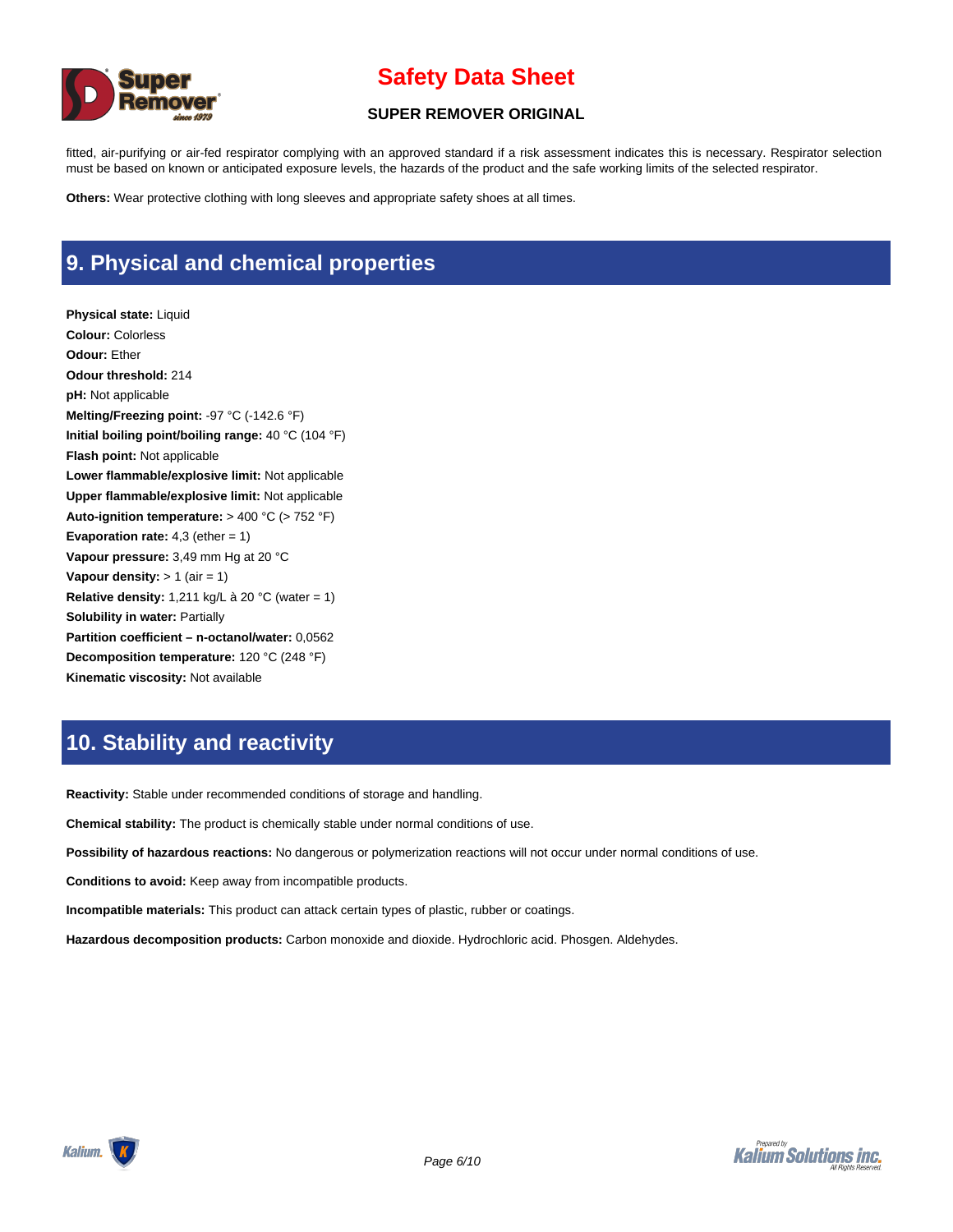

### **SUPER REMOVER ORIGINAL**

# **11. Toxicological information**

| No | <b>CAS No</b> | Common name and synonyms            | $LD_{50}$ oral<br>mg/kg | $LD_{50}$ skin<br>mg/kg | $LG_{50}$<br>inhalation<br>ppmV 4h -<br>gases | $LC_{50}$<br>inhalation<br>ma/l 4h -<br>vapours | $LC_{50}$<br>inhalation<br>mg/l 4h -<br>dusts-mist |
|----|---------------|-------------------------------------|-------------------------|-------------------------|-----------------------------------------------|-------------------------------------------------|----------------------------------------------------|
|    | 75-09-2       | Methylene chloride. Dichloromethane | 1410                    | > 2000                  | N/A                                           | 49.5                                            | > 10.00                                            |
| 2  | 67-56-1       | Methyl alcohol. Methanol            | 100                     | 15800                   | N/A                                           | 59.50                                           | > 9.5                                              |
| 3  | 18052-41-3    | Stoddard solvent                    | > 5000                  | > 3000                  | N/A                                           | > 20.00                                         | > 5.50                                             |
| 4  | 108-88-3      | Toluene. Methyl benzene             | 5600                    | 12000                   | N/A                                           | 30.15                                           | > 7.50                                             |

**Routes of exposure:** This product is absorbed through the respiratory tract, skin and gastrointestinal tract.

**Symptoms:** Euphoria and desorientation. The main symptoms of intoxication include headache, nausea, vomiting, weakness, loss of appetite, fatigue, sweating, fever, tachycardia and dyspnea. In the most severe cases, convulsions, hyperthermic coma, liver damage are reported and sometimes death.

**Delayed and immediate effects:** Can cause major depression of the central nervous system. May cause lung, liver and kidney damage. Moderate to severe irritation of the eyes and skin. Significant changes in visual acuity and even blindness.

**Respiratory and skin sensitization:** This product is not a respiratory or skin sensitizer.

| <b>No</b>      | <b>CAS No</b> | Common name and synonyms            | <b>IARC</b> | <b>ACGIH</b>   | <b>Mutagenicity</b>                                                                   | <b>Effect on</b><br>reproduction                                                                          |
|----------------|---------------|-------------------------------------|-------------|----------------|---------------------------------------------------------------------------------------|-----------------------------------------------------------------------------------------------------------|
| 1              | 75-09-2       | Methylene chloride. Dichloromethane | 2A          | A2             | The data do not<br>allow for an<br>adequate<br>assessment of<br>mutagenic<br>effects. | Experimental<br>teratogen.                                                                                |
| $\overline{2}$ | $67 - 56 - 1$ | Methyl alcohol. Methanol            | 4           | A <sub>5</sub> | The data do not<br>allow for an<br>adequate<br>assessment of<br>mutagenic<br>effects. | Possible risk of<br>impaired fertility.<br>Possible risk of<br>harm to the unborn<br>child.               |
| 3              | 8052-41-3     | Stoddard solvent                    | 3           | A <sub>4</sub> | The data do not<br>allow for an<br>adequate<br>assessment of<br>mutagenic<br>effects. | No effects shown.                                                                                         |
| 4              | 108-88-3      | Toluene. Methyl benzene             | 3           | A <sub>4</sub> | The data do not<br>allow for an<br>adequate<br>assessment of<br>mutagenic<br>effects. | It has an<br>embryotoxic and /<br>or fetotoxic in<br>animals. It can<br>cause sperm<br>damage in animals. |

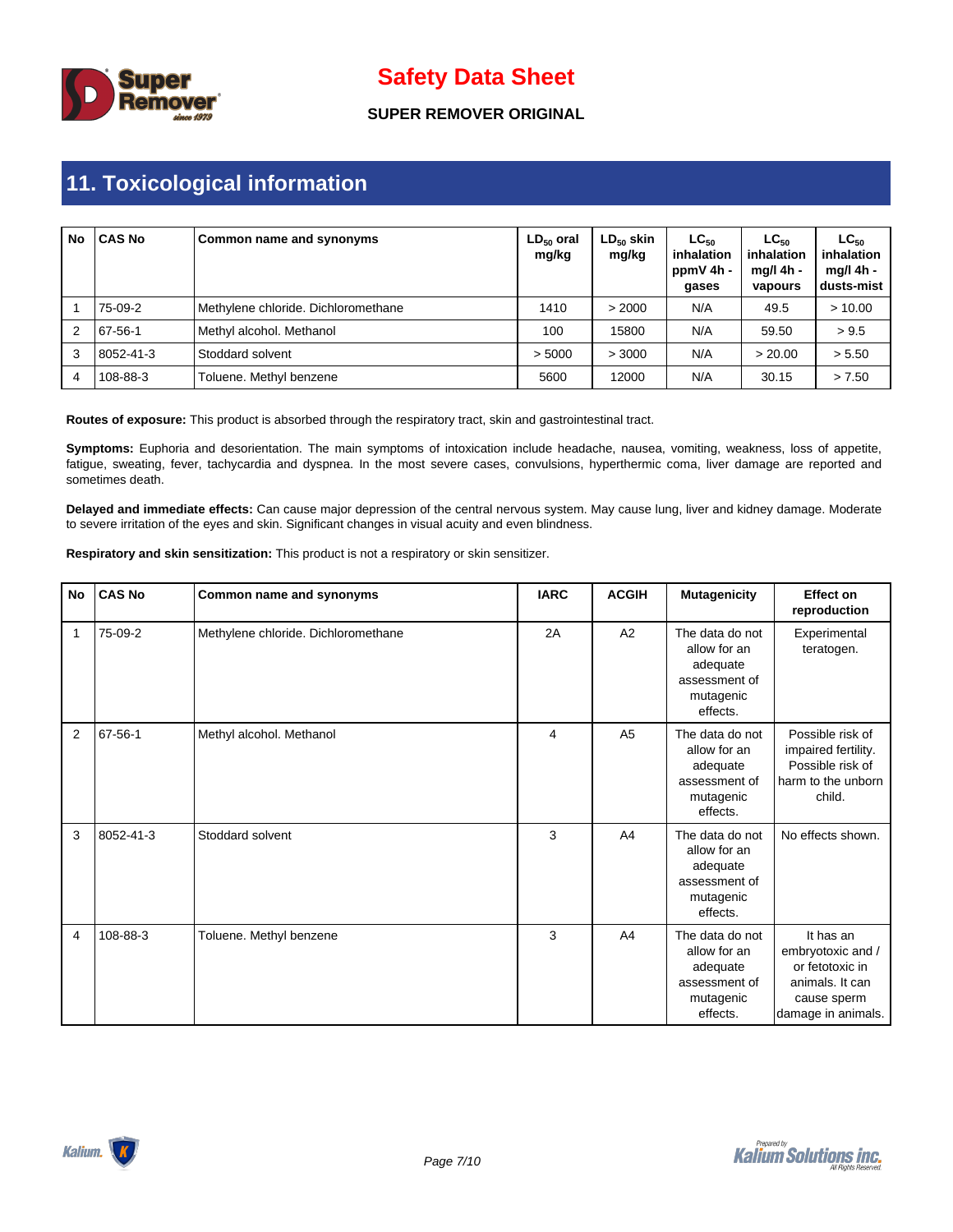

### **SUPER REMOVER ORIGINAL**

#### **Cancer classification under IARC (International Agency for Research on Cancer)**

Group 1: carcinogenic to humans.

Group 2A: probably carcinogenic to humans.

Group 2B: possibly carcinogenic to humans.

Group 3: not classifiable as to its carcinogenicity to humans.

Group 4: probably not carcinogenic to humans.

#### **Cancer classification under ACGIH (American Conference of Governmental Industrial Hygienists)**

Group A1: confirmed human carcinogen.

Group A2: suspected human carcinogen.

Group A3: confirmed animal carcinogen with unknown relevance to humans.

Group A4: not classifiable as a human carcinogen.

Group A5: not suspected as a human carcinogen.

# **12. Ecological information**

| No             | <b>CAS No</b> | <b>Common name and synonyms</b>     | %                 | <b>Persistent</b> | Bio-<br>accumulation | Aquatic<br>ecotoxicity |
|----------------|---------------|-------------------------------------|-------------------|-------------------|----------------------|------------------------|
|                | 75-09-2       | Methylene chloride. Dichloromethane | 65.00 -<br>85.00  | Yes               | No                   | No                     |
| $\overline{2}$ | 67-56-1       | Methyl alcohol. Methanol            | $5.00 -$<br>10.00 | Yes               | No                   | No                     |
| 3              | 8052-41-3     | Stoddard solvent                    | 2.90              | No                | Yes                  | Yes                    |
| 4              | 108-88-3      | Toluene. Methyl benzene             | 2.20              | Yes               | No                   | Yes                    |

| No | <b>CAS No</b> | Common name and synonyms            | %                  | <b>Ecotoxicity for</b><br>aquatic<br>organisms -<br><b>Short term</b> | <b>Ecotoxicity for</b><br>aquatic<br>organisms -<br>Long term | <b>Environnement</b><br>al effects                   |
|----|---------------|-------------------------------------|--------------------|-----------------------------------------------------------------------|---------------------------------------------------------------|------------------------------------------------------|
|    | 75-09-2       | Methylene chloride. Dichloromethane | $65.00 -$<br>85.00 | No known<br>adverse effect<br>to aquatic life.                        | No known<br>adverse effect<br>to aquatic life.                | No known<br>adverse effect<br>to the<br>environment. |
| 2  | 67-56-1       | Methyl alcohol. Methanol            | $5.00 -$<br>10.00  | No known<br>adverse effect<br>to aquatic life.                        | No known<br>adverse effect<br>to aquatic life.                | No known<br>adverse effect<br>to the<br>environment. |
| 3  | 8052-41-3     | Stoddard solvent                    | 2.90               | No known<br>adverse effect<br>to aquatic life.                        | No known<br>adverse effect<br>to aquatic life.                | No known<br>adverse effect<br>to the<br>environment. |
| 4  | 108-88-3      | Toluene. Methyl benzene             | 2.20               | No known<br>adverse effect<br>to aquatic life.                        | No known<br>adverse effect<br>to aquatic life.                | No known<br>adverse effect<br>to the<br>environment. |

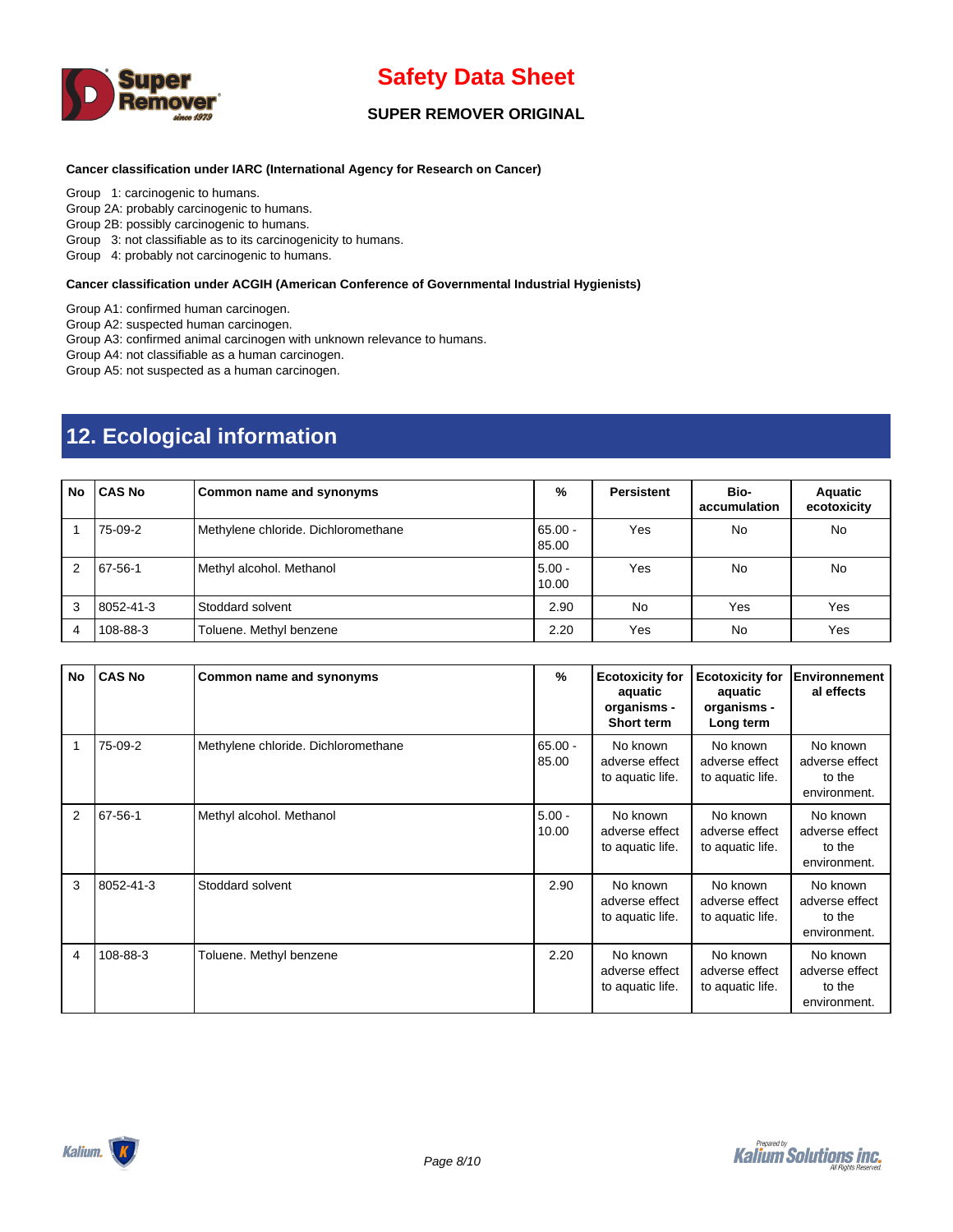

**SUPER REMOVER ORIGINAL**

## **13. Disposal considerations**

**Methods of disposal:** The generation of waste should be avoided or minimized wherever possible. Dispose of surplus and non-recyclable products via a licensed waste disposal contractor. Disposal of this product, solutions and any by-products should at all times comply with the requirements of environmental protection and waste disposal legislation and any regional local authority requirements.

### **14. Transport information**

|                                             | <b>TDG</b>             | <b>DOT</b>             | <b>IMDG</b>            | <b>IATA</b>            |  |
|---------------------------------------------|------------------------|------------------------|------------------------|------------------------|--|
| UN Number                                   | 1593                   | 1593                   | 1593                   | 1593                   |  |
| <b>Proper shipping name</b>                 | <b>DICHLOROMETHANE</b> | <b>DICHLOROMETHANE</b> | <b>DICHLOROMETHANE</b> | <b>DICHLOROMETHANE</b> |  |
| 6.1<br><b>Transport hazard</b><br>class(es) |                        | 6.1                    | 6.1                    | 6.1                    |  |
| <b>Packing group</b>                        | Ш                      | Ш                      | Ш                      | Ш                      |  |

### **United States - Reportable Quantities (RQ)**

| No | <b>ICAS No</b> | Common name and synonyms            | RQ lbs (kg) |
|----|----------------|-------------------------------------|-------------|
|    | 75-09-2        | Methylene chloride. Dichloromethane | 1000 (454)  |
|    | 67-56-1        | Methyl alcohol. Methanol            | 5000 (2270) |
|    | 108-88-3       | Toluene. Methyl benzene             | 1000 (454)  |

#### **Other information**

**Marine pollutant:** No

#### **Exemption for limited quantity:** 5 L

In accordance with the Canadian Transport of Dangerous Goods regulations by Road, we use the 1.17 exemption when applicable. In accordance with49 CFR article 172.315 for transportation by a mode other than air, we use the Limited quantities exemption when applicable.

**Special precautions:** Not applicable

**Other exemptions:** Not applicable